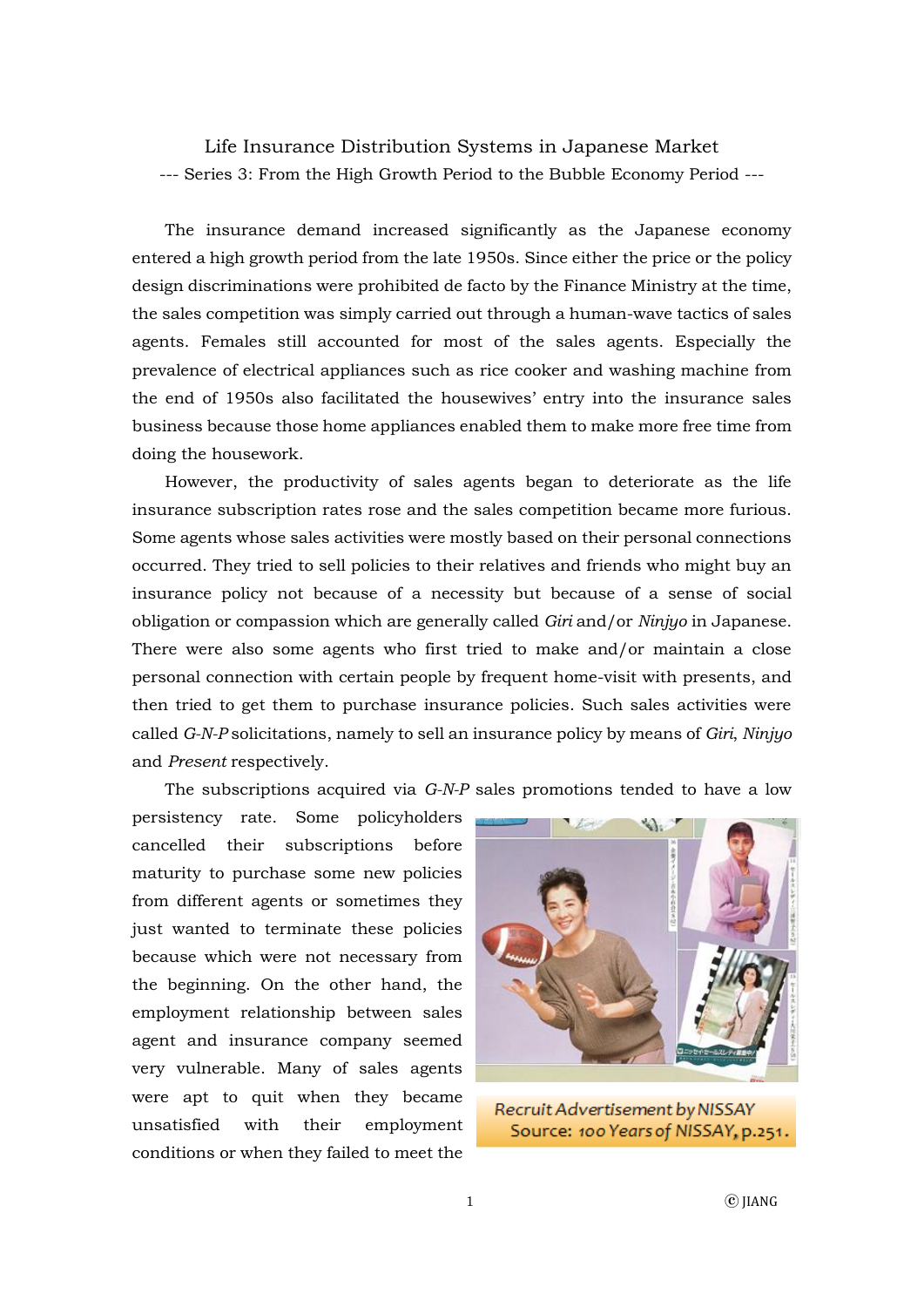quota assigned by the company. Because, however, most sales agents at the time were part-time employees, job-hopping will not harm their careers as much as it does to the full-time employees. Also, it was not so difficult for them to find another sales agent job from a different insurance company.

For the last few decades, the problem of low persistency rate of policies which was largely caused by the *G-N-P* solicitation method, and the problem of low retention rate of sales agents which was presumably due to the furious sales competition in the absence of price and product design discriminations, and the lack of sufficient professional training, had been drawing lot of attentions and concerns from various societies especially the regulatory authorities. For instance, in September 1958, the Ministry of Finance urged the insurance companies to take some countermeasures against the aforementioned issues. However, no significant improvement had been observed.

Then, in April 1959, as an advisory committee of the Finance Ministry, the Insurance Council, which consists of specialists from the different fields such as



Advertisement for Account Transfer of Premium by NISSAY Source: 100 Years of NISSAY, p.251.

insurance industry, financial institutions, scholars and policyholders, was established. The issues regarding the sales agents had undoubtedly been placed on the agenda of this committee. They suggested that the insurance companies should set some clear requirements and/or make them stricter for sales agents, and should reinforce the professional training for new recruits as well. In the meantime, the committee also emphasized the importance of developing a full-time

sales agent system.

As a result, a Universal Examination System for sales agents was introduced in April 1963, and a professional education system for sales agents was standardized in 1965. Nevertheless, no significant improvement had been observed in the above problems regarding sales agents particularly from the late 1960s since when the penetration rate of life insurance has reached a peak and the sales competition has become more intense, although there was a slight increase in the number of full-time sales agent.